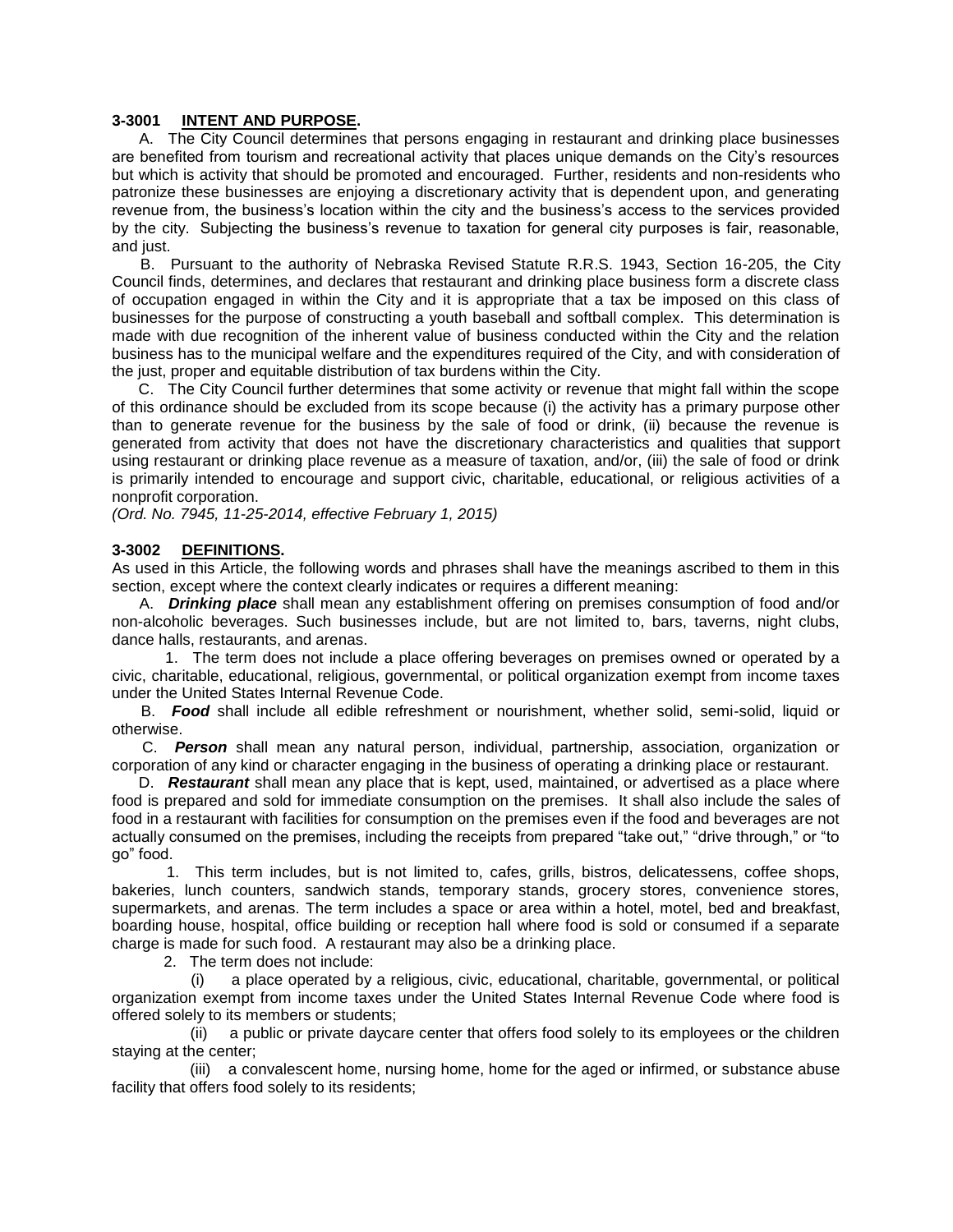(iv) premises where food is obtained solely from vending machines operated by coin, cards, or other per-purchase operation regardless of whether the food may be consumed on the premises;

 (v) push carts, lunch wagons, ice cream trucks, or other mobile facilities from which food ready for consumption is sold;

 (vi) temporary stands at festivals or other similar events from which food ready for consumption is sold unless entrance to the place at which the food is sold is subject to an admission charge; or

 (vii) a place offering food on premises owned or operated by a civic, charitable, educational, religious, governmental, or political organization exempt from income taxes under the United States Internal Revenue Code.

 E. *Taxpayer* shall mean any person engaged in the business of operating a drinking place or restaurant as herein defined who is required to pay the tax herein imposed.

*(Ord. No. 7945, 11-25-2014, effective February 1, 2015)*

# **3-3003 TAX IMPOSED; COLLECTION OF TAX.**

 A. Beginning February 1, 2015 at 4:00 a.m. and in each calendar month thereafter there is hereby imposed a restaurant and drinking place occupational tax upon each and every person operating a drinking place or restaurant within the City for any period of time during a calendar month. The amount of such tax shall be one percent (1%) of all gross receipts for each calendar month derived from the drinking places and restaurant subject to this tax. Such tax shall be imposed on the gross receipts resulting from the sales of food within the corporate limits of the City which are subject to the sales and use tax imposed by Article 22 of Chapter 3 of the Kearney City Code.

 B. The person engaged in operating a drinking place or restaurant may itemize the tax levied on a bill, receipt, or other invoice to the purchaser, but each person engaged in such business shall remain liable for the tax imposed by this Article.

*(Ord. No. 7945, 11-25-2014, effective February 1, 2015)*

# **3-3004 RETURN; ADMINISTRATIVE FEE.**

 A. Each and every person engaged in the business of operating a drinking place or restaurant within the City shall prepare and file, on or before the 25th day of January, April, July, and October of each year on a form prescribed and furnished by the Director of Finance, a return for the taxable three-month period, and at the same time pay to the City the tax herein imposed. The return shall be verified and sworn to by the officer in charge of the business. The return shall be considered filed on time if mailed in an envelope properly addressed to the Director of Finance, postage prepaid and postmarked before midnight of the 25th of the appropriate month.

 B. As reimbursement for the cost of collecting the tax, a taxpayer may deduct and withhold from the taxes otherwise due and paid two percent (2%) of the amount paid to the City. *(Ord. No. 7945, 11-25-2014, effective February 1, 2015)*

## **3-3005 TAX CUMULATIVE.**

 A. The levy of the tax under this Article is in addition to all other fees, taxes, excises and licenses levied and imposed under any contract or any other provisions of this Code or ordinances of the City, in addition to any fee, tax, excise or license imposed by the state.

 B. Payment of the tax imposed by this Article shall not relieve the person paying the same from payment of any other tax now or hereafter imposed by contract or ordinance or by this Code, including those imposed for any business or occupation he or she may carry on, unless so provided therein. The occupational taxes imposed by this Article shall be cumulative except where otherwise specifically provided.

*(Ord. No. 7945, 11-25-2014, effective February 1, 2015)*

## **3-3006 USE OF REVENUE.**

The one percent (1%) occupation tax imposed by this Article shall be used for the purpose of constructing a youth baseball and softball complex.

*(Ord. No. 7945, 11-25-2014, effective February 1, 2015)*

## **3-3007 FAILURE TO FILE RETURN; DELINQUENCY; ASSESSMENT BY DIRECTOR OF FINANCE.**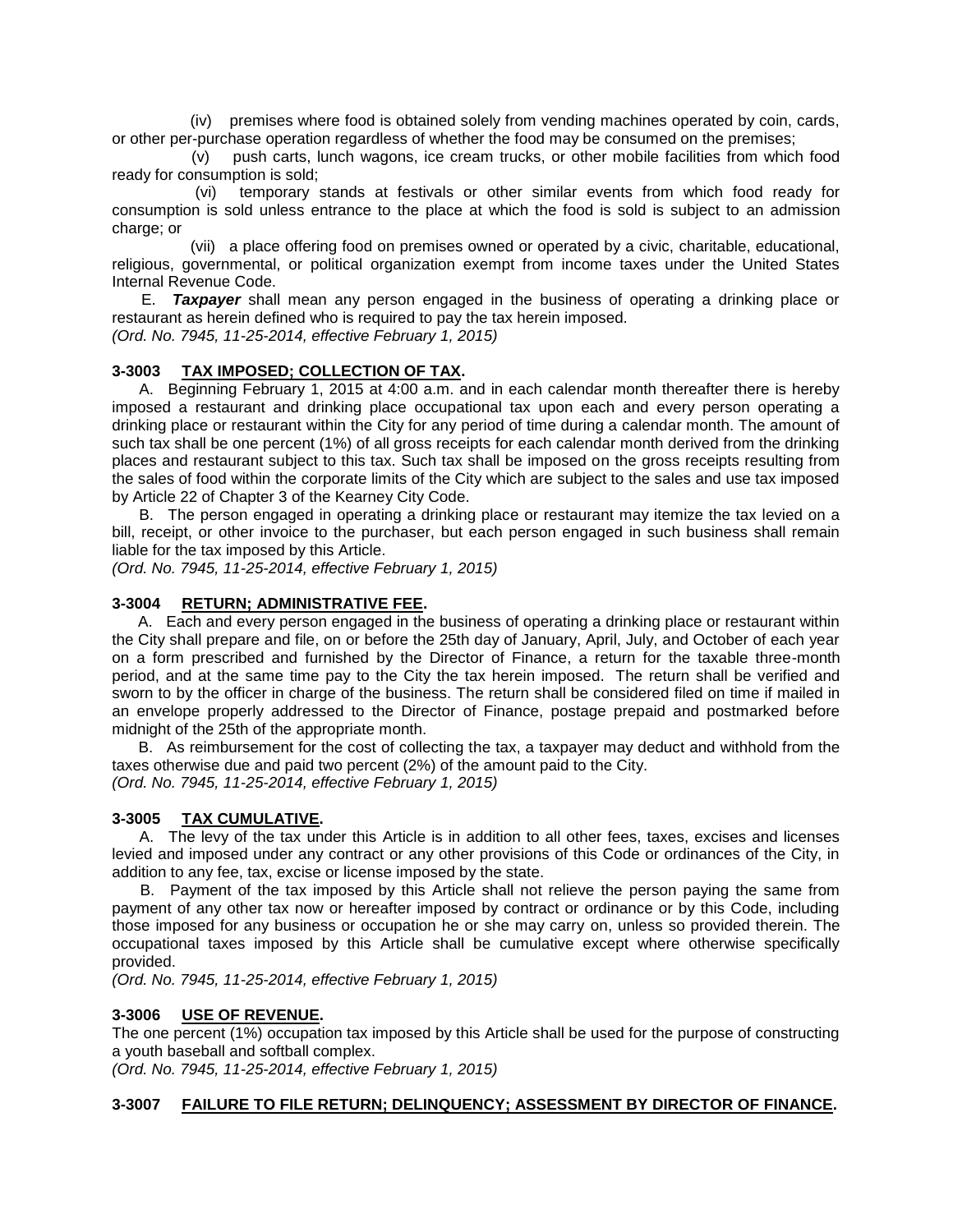A. If any person neglects or refuses to file a return or make payment of the taxes as required by this Article, the Director of Finance shall make an estimate, based upon such information as may be reasonably available, of the amount of taxes due for the period or periods for which the taxpayer is delinquent, and upon the basis of such estimated amount, compute and assess in addition thereto (1) interest on such delinquent taxes, at the rate of one percent (1%) per month, or fraction thereof from the date when due and, when applicable, (2) a penalty equal to ten percent (10%) thereof.

 B. The Director of Finance shall give the delinquent taxpayer written notice of such estimated taxes, penalty, and interest, which notice must be served personally or by certified mail.

 C. Such estimate shall thereupon become an assessment, and such assessment shall be final and due and payable from the taxpayer to the Director of Finance ten (10) days from the date of service of the notice or the date of mailing by certified mail; however, within such ten (10) day period the delinquent taxpayer may petition the Director of Finance for a revision or modification of such assessment and shall, within such ten-day period, furnish the Director of Finance the facts and correct figures showing the correct amount of such taxes.

 D. Such petition shall be in writing, and the facts and figures submitted shall be submitted in writing and shall be given under oath of the taxpayer.

 E. Thereupon, the Director of Finance may then modify such assessment in accordance with the facts which he or she deems correct. Such adjusted assessment shall be made in writing, and notice thereof shall be mailed to the taxpayer within ten (10) days; and all such decisions shall become final upon the expiration of thirty (30) days from the date of service, unless proceedings are commenced within that time for appeal in the District Court.

*(Ord. No. 7945, 11-25-2014, effective February 1, 2015)*

#### **3-3008 ADMINISTRATION OF ARTICLE; MISCELLANEOUS PROVISIONS.**

 A. The administration of the provisions of this Article are hereby vested in the Director of Finance, or his/her designee, who shall prescribe forms in conformity with this Article for the making of returns, for the ascertainment, assessment and collection of the tax imposed hereunder, and for the proper administration and enforcement hereof.

 B. All notices required to be given to the taxpayer under the provisions of this Article shall be in writing. Notices shall be mailed by registered or certified mail, postage prepaid, return receipt requested, to the taxpayer at his or her last known address.

 C. It shall be the duty of every taxpayer to keep and preserve suitable records and other books or accounts as may be necessary to determine the amount of tax for which he/she is liable hereunder.

 1. Records of the gross revenue by which this tax is measured shall be kept separate and apart from the records of other sales or receipts in order to facilitate the examination of books and records as necessary for the collection of this tax.

 2. It shall be the duty of every such taxpayer to keep and preserve for a period of four (4) years all such books, invoices and other records, which shall be open for examination at any time by the Director of Finance or his/her duly designated persons. If such person keeps or maintains his books, invoices, accounts or other records, or any thereof, outside of the state, upon demand of the Director of Finance he/she shall make the same available at a suitable place within the City, to be designated by the Director of Finance, for examination, inspection and audit by the Director of Finance or his/her duly authorized persons. The taxpayer shall reimburse the City for the reasonable costs of the examination, inspection and audit if the Director of Finance determines that the taxpayer paid ninety percent (90%) or less of the tax owing for the period of the examination.

 3. The Director of Finance, in his/her discretion, may make, permit or cause to be made the examination, inspection or audit of books, invoices, accounts or other records so kept or maintained by such person outside of the state at the place where same are kept or maintained or at any place outside the state where the same may be made available, provided such person shall have entered into a binding agreement with the City to reimburse it for all costs and expenses incurred by it in order to have such examination, inspection or audit made in such place.

 D. For the purpose of ascertaining the correctness of a return, or for the purpose of determining the amount of tax due from any person, the Director of Finance or his/her duly authorized persons, may conduct investigations concerning any matters covered by this Article; and may examine any relevant books, papers, records or memoranda of any such person.

*(Ord. No. 7945, 11-25-2014, effective February 1, 2015)*